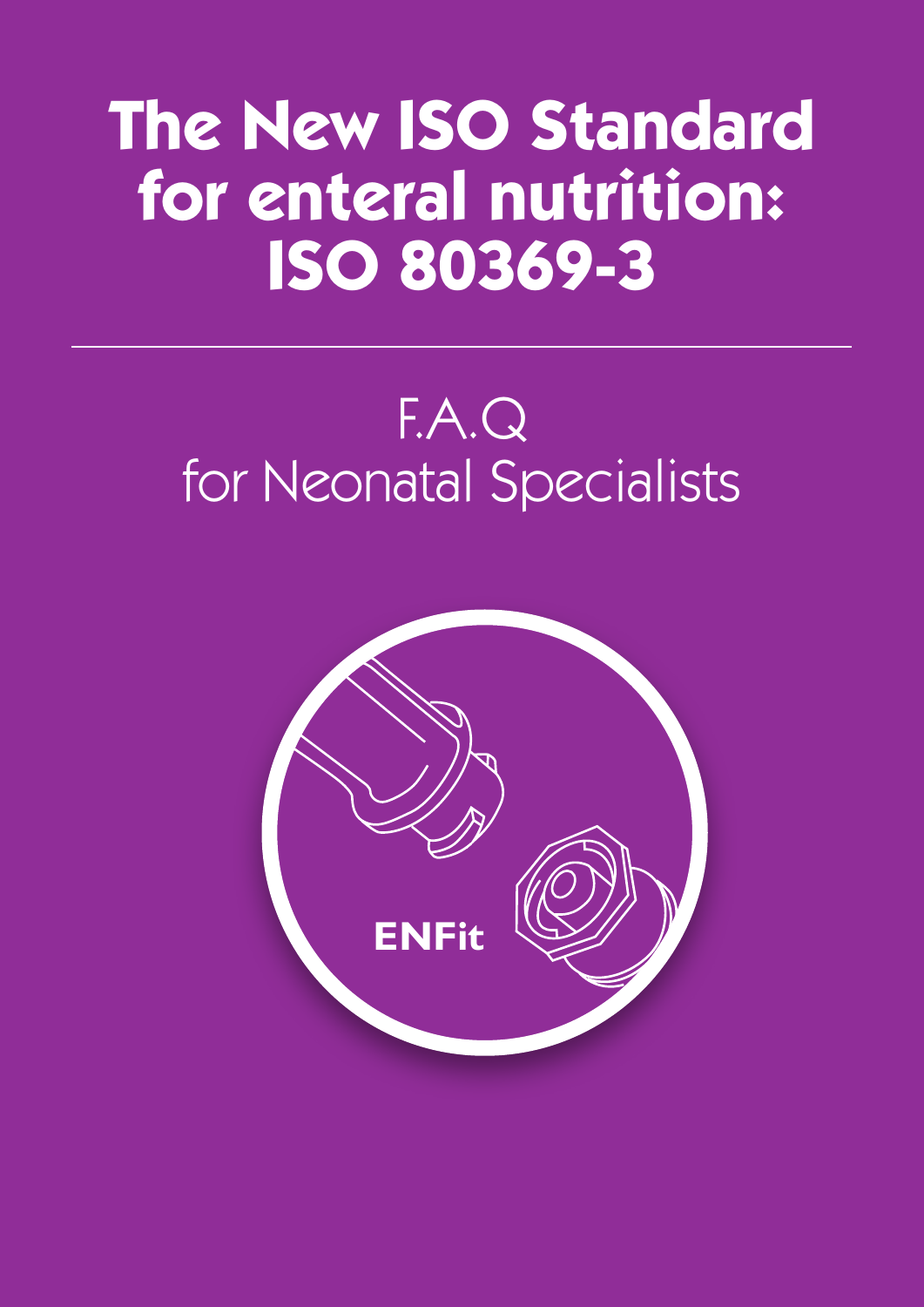





## **• What is ISO 80369?**

A patient may be connected, via catheters or tubes, to several delivery systems to receive parenteral medication, oxygen, enteral nutrition, anesthesia, etc.

The ISO 80369 series of Standards aim to avoid misconnection between two unrelated delivery systems (e.g. enteral syringe connected to an IV catheter), which can cause patient injuries or deaths. To do so, ISO 80369 created unique international Standard designs of connectors for each application (Respiratory, Enteral, Urology…), which are non-interconnectable.

ISO 80369-3 is part 3 of ISO 80369 series, which is dedicated to enteral applications. Part 3 describes all the dimensions, shape and functional requirements of the new proposed enteral standard connector, called ENFit<sup>™</sup>.

No, an ISO standard is not a law, but an international recommendation. "The important distinction between standards and legislation is that standards are voluntary, whereas legislation is mandatory. When regulatory authorities use standards as a basis for legislation, only then do they become mandatory, and then only within the jurisdiction covered by the legislation.  $[\dots]^{v(1)}$ 

#### **• Is ENFit<sup>™</sup> suitable for the NICU environment?**



CONNECTORS' DESIGNS: dimensions and functional requirements

"As written in the ISO 80369-3, the volume of the displacement when making a connection matters. In a 500 g newborn infant, enteral drugs are often prescribed in volumes as small as 0.1 ml or even 0.01 ml.  $(2)$  "Concerns have been raised about the possible risks of delivering accurate doses of medicines in certain clinical practices across high risk subpopulations (e.g. neonatal patients) when using a reversed connection system (female to male). This orientation may introduce inadvertent displacement of fluid originally contained within  $\left[ \ldots \right]$  " the syringe tip.  $\left( \frac{2}{2} \right)$ 



## **• What is ISO 80369-3?**

## **• What is "ENFit**TM**"?**

ENFit is the trade name of the new enteral standard connector compliant with ISO 80369-3, in the female to male orientation.

### • Is it mandatory to implement the ISO 80369-3 (ENFit<sup>TM</sup>) in my hospital?

"Laboratory testing also shows a mid tolerance  $E1$   $EENFit^{TM}$ ] connector pair in a female to male orientation displaces a mean average of 0.148ml…" (2)

# • Does the Low Dose Tip (LDT) syringe solve the ENFit<sup>TM</sup> dosing inaccuracy risk **in case of low volume deliveries?**

Vygon proposes nutri**safe**2, a unique safe enteral feeding system specially designed for Neonatology. This 11-year experienced system is safe, small and accurate. It minimizes dramatically the risk of volume displacement, down to  $0.029$  m $\left|^{(5)}\right|$ . The neonatal specialists can use it with high confidence.

As very low volumes of enteral drugs (0.05ml – 0.1ml) are administrated daily to patients in NICU, a high level of accuracy is required. This 0.148ml over-delivery could multiply by 4 the expected administrated volume and therefore be detrimental for neonatal patients' health, especially for critical rugs such as morphine, digoxin, methadone, captoril, caffeine ,etc.

# **• Does the use of a draw-up device eliminate this risk of volume displacement ?**

No, this risk can't be eliminated. Even if you follow the draw-up protocol correctly, the tension surface effect and/or the viscosity of the medication may lead to a variation in the delivery (up to 0.148ml).

No, an independent laboratory testing was performed to assess the accuracy of the LDT syringe and the results showed that, in case of using the current practices, the accuracy of the LDT syringe is equivalent to  $ENFit^{TM}$  syringe<sup>(3)</sup>, so inacceptable for neonates and newborns. The results might appear acceptable only in case of implementation of a new strict syringe protocol<sup>(4)</sup>. But this new protocol may lead to involuntary dosing errors due to human factors (inadequate training, forgetfulness, skipping a step…) and to microbial & chemical contamination risks.

#### **• What is Vygon's solution?**

#### **• Is** nutri**safe**2 **compliant with ISO 80369?**

Yes, nutri**safe**2 is compliant with Part 1 of the ISO 80369. That means the design of nutri**safe**2 connectors was assessed to mitigate risks of misconnection to the other connectors of the different applications (respiratory, neuraxial, IV….) within the ISO 80369.

# **• Why did Vygon decide to create ENFit™ range?**

As the inventor of Nutrisafe, Vygon knows how safety in enteral therapy is important to patients and clinicians. Therefore, Vygon has been involved in the creation of the ISO 80369-3 from the beginning (in early 2000's). The creation and use of a universal safety enteral connector are essential for patients' health and ENFit™ meets the requirements for adults and children.

The mission of Global Enteral Device Supplier Association (GEDSA) is to help health facilities to understand the new ISO80369 standard, prepare for this change and implement ENFit TM connectors. Vygon is a charter member of GEDSA.

# • What are the risks for a preterm infant with ENFit<sup>TM</sup>?

(1) http://www.iso.org/sites/ConsumersStandards/1\_standards.html (2) ISO 80369-3: 2016

(3) Analysis of «the report GEDSA Low Dose Syringe Accuracy test, dated 31 january 2016, by SMTL» - SELECT Report - 23 June 2016



(4) GEDSA ENFit® Low Dose Tip Review, Q2 2016

(5) Theoretical measurements - January 2014 - Internal Data